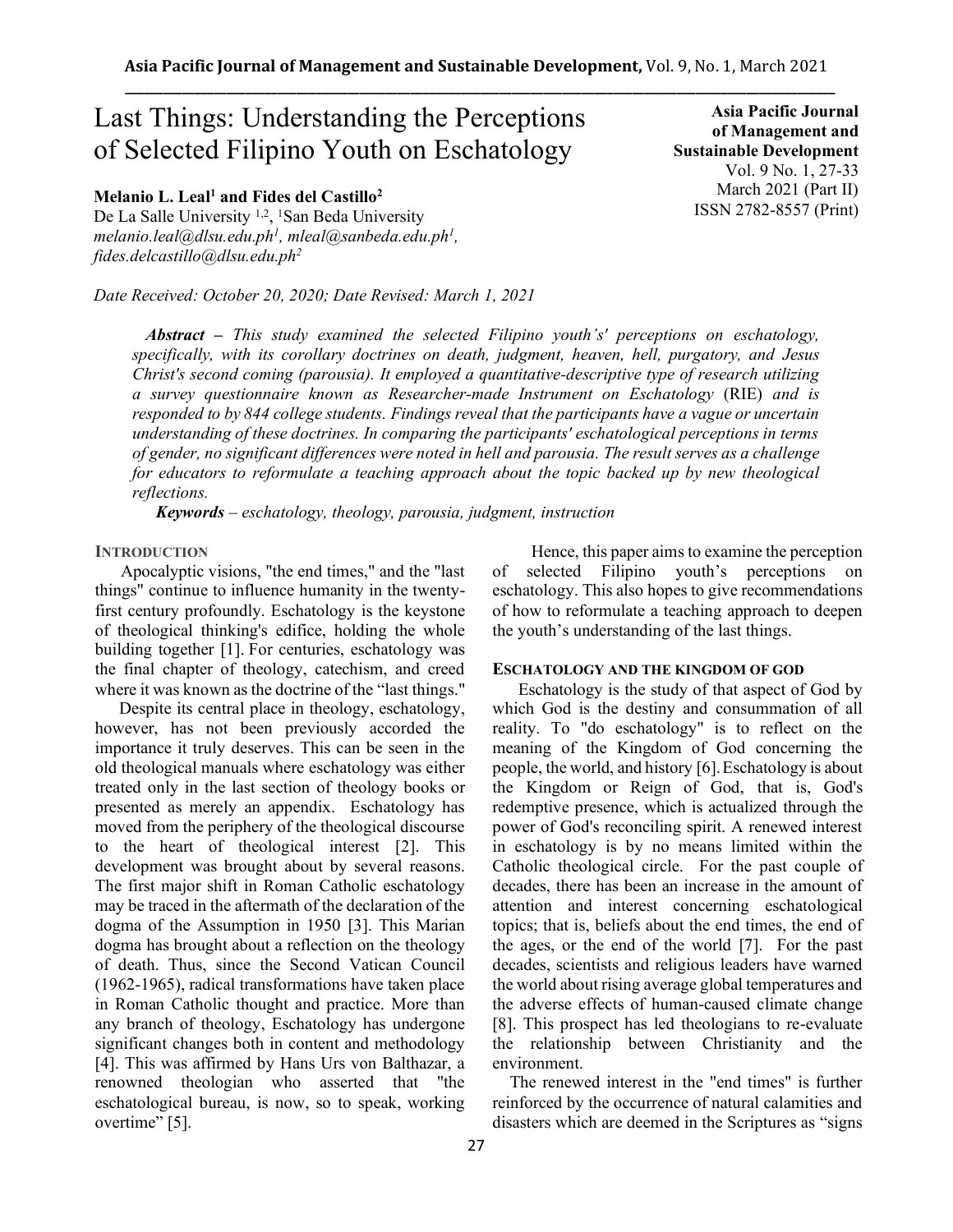of the end." This can be gleaned from national and international news, both print and media, which narrate horrifying stories of wars, especially in the Middle East. These armed hostilities appear to be incessant that another tension will rise after the resolution of one conflict. Earthquakes have likewise taken away thousands of lives all over the world. Haiti, Japan, Turkey, China, and the Philippines are only some of the countries devastated by severe earthquakes with unparalleled intensities and destructions. Major weather disasters have reinforced eschatological beliefs. In this aspect, Eschatology highlights the relational and evolving nature of all reality, including the divine [9]. It also emphasizes the radical openness of human history and the essential connection between humans and the environment.

## **ESCHATOLOGY AND ECOLOGY**

 Pope Francis underscored this "interconnectedness of all things" in his most celebrated encyclical *Laudato 'si.* The encyclical attempted to awaken environmental responsibility in all people of goodwill. *Laudato 'si* gives a spectrum of threats dictated by the rapid pace of change and the dynamics of technical progress imposed by a man who often contributed to the world's degradation of life. A panorama of threats includes the problems caused by rapidly changing technology and pollution, industrial fumes, fertilizers, insecticides, fungicides, herbicides, global warming, depletion of natural resources, and the problem of clean water for drinking [10]. These showed their direct and indirect impact on the deterioration of the quality of life and social collapse of many of the earth's poorest inhabitants. The Philippines was not spared either by natural disasters. The vivid memory of the destructions brought about by typhoon *Ondoy* in 2009 is still etched in many Filipinos' minds.

Moreover, the tropical storm *Sendong* in 2011 devastated Cagayan de Oro in Mindanao. This typhoon brought massive flash floods and mudslides and killed more than 1,200 people. Also, in 2015, the most destructive and cruel super typhoon Yolanda (Haiyan) hit the Philippines. Due to this devastating calamity, Filipinos united together in faith to pray for the dead and souls of the victims. Even Pope Francis had his Papal visit to show mercy and compassion among Filipino victims of this massive and disastrous super typhoon.

All these calamities have been observed to be signs of the end times. Because of the fears and anxieties spawned by the natural catastrophes and prophecies of doom, the need to investigate the eschatological doctrine has a significant impact on addressing the issues through proper education of the youth today. Eschatology instills joy, not fear; hope, not despair; consequently, humans may be able to appreciate the wonders of creation in the innate goodness of humanity, and in the unfailing love and providence of God revealed in the person of Jesus Christ. The phenomenal presence of natural disasters that yield fears and anxieties and losses to humanity have given the researcher a very strong impetus to embark on this research.

## **METHODOLOGY AND FINDINGS**

To arrive at deeper insights from the selected Filipino youth's perception of eschatology, the researcher created a survey instrument that underwent series of validation procedures, namely: content validity, construct validity, and face validity. Reliability estimates of the survey instrument were measured using Cronbach's alpha to determine its internal consistency. Content validity was established through thorough literature to determine its dimensions. Construct validity was determined by conducting zero-order correlations to determine whether the dimensions are related to one another. Face validity was established through the conduct of a pilot test among 232 college students who were not part of the final survey. The words were simplified as well as the sentence construction to reflect the intended purpose of the instrument and so that the youth can easily understand. The final form of the researcher's made survey instrument was administered to a new set of 844 college students for the main analyses. The participants of this research were selected using convenience sampling.

The researcher developed survey questionnaires on Eschatological Perception Survey Instrument on corollary doctrines in the form of a *Likert scale* [11]. There were six (6) dimensions or factors on corollary doctrines: death, judgment, heaven, hell, purgatory, and Christ's second coming that underwent validation. The final form of the survey instrument consisted of 20 items per dimensions or factors. On the other hand, the qualitative component of this study included a critical description and content analysis in the lens of outsider's point of view or *etic approach* on the eschatological perception of college student participants and an examination of the implications of the eschatological perceptions on the corollary doctrines about applied theology by derivation of instructional materials in

Asia Pacific Journal of Management and Sustainable Development ISSN 2782-8557 (Print) | Vol. 9, No. 1, March 2021 Part II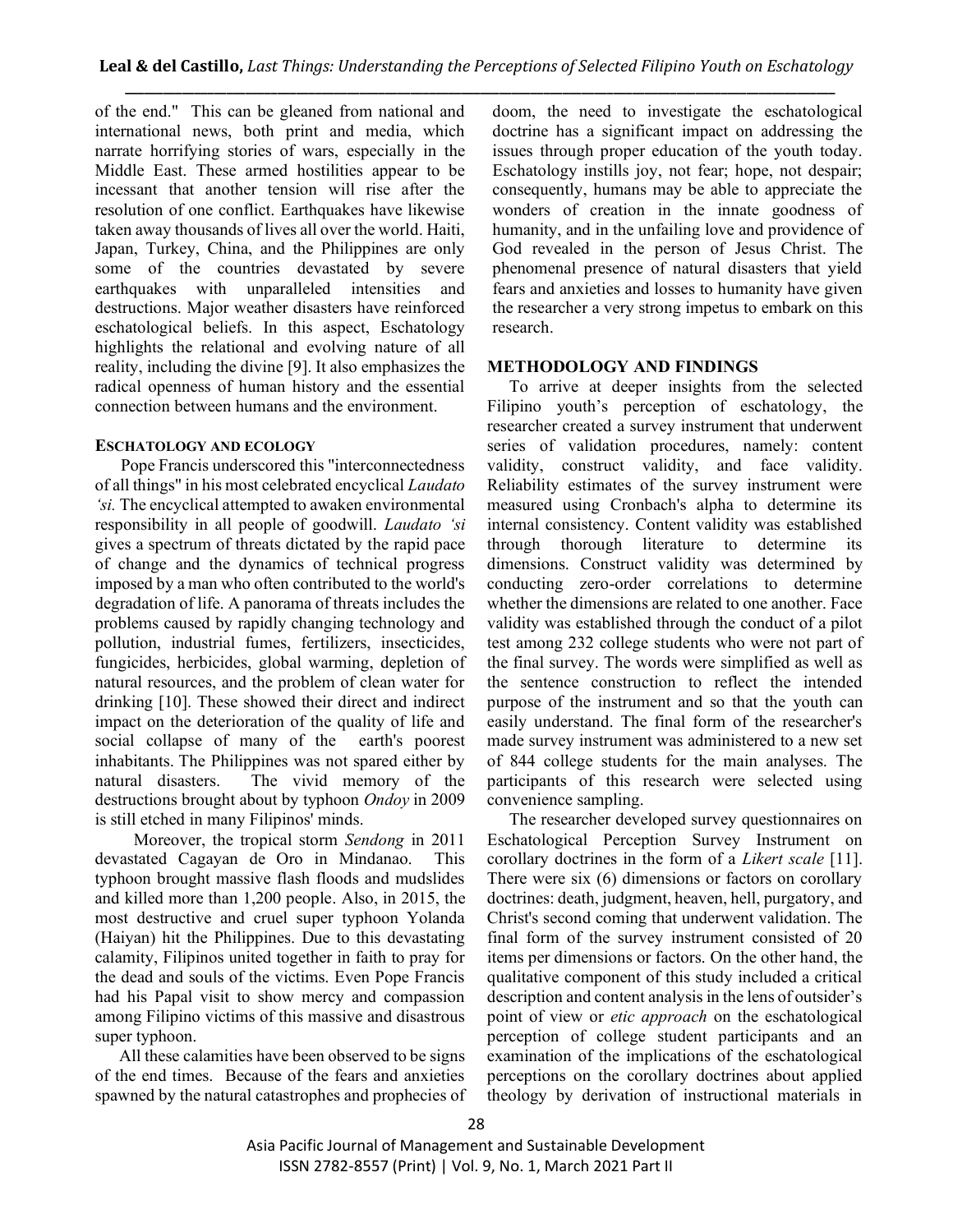teaching the doctrine at tertiary level education.

## **RESULTS AND DISCUSSION**

The exploratory centerpiece of the study is the youth's perception of eschatology along with its doctrines. Using the most appropriate research design and procedures, the research was able to reach a certain depth of perception of the youth's perception of eschatology. In summary, the results from statistical means treatment can be finally labeled as *uncertain* based on the set legend of this study from a total of 2.5 up to 3.4 mean values regarding the realities of death (mean  $= 3.6541$ ), judgment (mean  $=$ 3.5832), heaven (mean = 4.0310), hell (mean = 3.5610), purgatory ( mean = 3.0045), and *parousia* of Christ's second coming (mean= 3.9092).

Table 1. The mean and standard deviation of the dimensions of the Researcher-made Instrument on Eschatology (N=844)

| Mean   | Standard  |
|--------|-----------|
|        | Deviation |
|        |           |
|        |           |
| 3.6541 | .45574    |
| 3.5832 | .57454    |
| 4.0310 | .60618    |
| 3.5610 | .74211    |
| 3.0045 | .71051    |
| 3.9092 | .66745    |
|        |           |

Generally, a deeper analysis of the overall computed mean values revealed youth's *uncertain* eschatological perceptions on *death, judgment, heaven, hell, purgatory, and parousia of Christ's second coming.* On the other hand, a deeper analysis of all the paired samples t-test statistics revealed that students' eschatological perceptions on *death, judgment, heaven, hell, purgatory, and parousia* or *Christ's second coming* significantly vary between males and females. In other words, this implied that even if the college students were *uncertain* in all the eschatological doctrines, males and females significantly differed in their eschatological perceptions. Besides, this study rejected the null hypothesis that there is no significant difference between males' and females' eschatological perceptions on *death, judgment, heaven, hell, purgatory, and parousia of Christ's second coming* and accepted the alternative hypothesis that there is a significant difference between males' and females' eschatological perceptions on *death, judgment, heaven,*  *hell, purgatory and parousia of Christ's second coming.*

Furthermore, this study brought forth the development of Students Researcher-made Instrument on Eschatology (RIE) with 6 headings on corollary doctrines and the development of instructional materials that can direct and guide the college students its Department of Theology to a clearer delivery of the Church's teachings within the ambit of contemporary contextualization.

Moreover, the results of reliability tests implied that all the items in the RIE *-* Likert scale have revealed by evidence reliable and valid statistical results for adaptability of the research instrument for future utilization among Theology Professors, academic scholars, and other researchers in finding meaning practically of Church Teachings on the doctrine of eschatology.

To emphasize, the development of *Researchermade Instrument on Eschatology (RIE)* is greatly contributory among Theology Professors, academic scholars, and researchers to determine and examine scholarly the efficiency in enforcing learning and teaching eschatology in the 21st Century tertiary level education. Also, the instructional materials derived from students' *uncertain* or vague eschatological perceptions are considered the centerpiece of research findings.

After all the data were quantitatively revealed by appropriate statistical procedures, the findings surfaced to the fore. However, to achieve a depth of understanding of these findings, the researcher had to proceed to the conventions of expository discussion of such findings. The researcher's qualitative understanding of the findings revealed by the quantitative conventions deepened and fortified his cognitive understanding of eschatology—a phenomenon existing among college students, but which may be the same or different from conceptual framework expectations.

# **DISCUSSION**

The understanding of eschatology operating in the educational setting was fortified by the utilization of the integrated approach of the National Catechetical Directory of the Philippines [12]. In the researcher's attempt to present the doctrinal understanding coherently and logically, the six component doctrines were presented and sequenced in this order: *death, judgment*, followed by the three possible after-death states*, heaven, hell purgatory, and Christ's second* 

Asia Pacific Journal of Management and Sustainable Development ISSN 2782-8557 (Print) | Vol. 9, No. 1, March 2021 Part II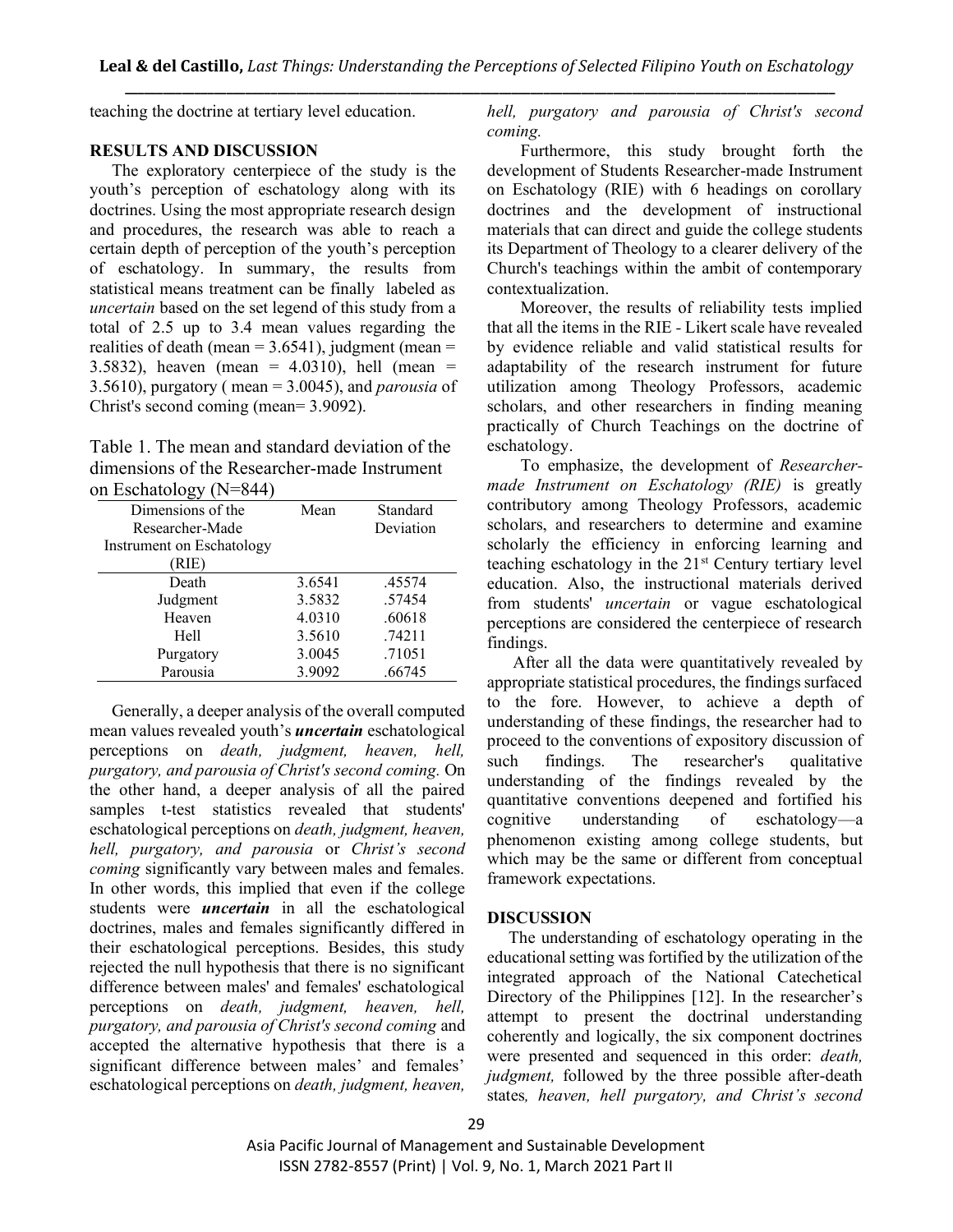## *coming* (*Parousia*).

 Death is the culminating point of a Christian life, expressing a personal act of self-surrender to the Father, after the example of Jesus' death. For Christians, the darkness of death is accepted in the light of the hope of resurrection thereafter (Acts 7:60; 1 Corinthians 15:6 and 18; 1 Thessalonians 4:13 and 15; 2 Peter 3:4). It is in this light that Christianity has a peaceful metaphor of falling asleep to represent death of believer. In death, that there is life beyond earthly life. Therefore, it is an opportunity to face God who is full of love. Acceptance of this opportunity of facing our loving God in effect is turning will to enter into life with God. Through this act, human experiences can be transformed into conformity with Christ. Death does not simply withdraw a person from the world and make him a-cosmic; rather, it transposes him to a new and more comprehensive relationship to the world, freed from the limitations of a single point in space and time, characteristics of his earthly existence. It is for this reason; human death is linked to the hope of resurrection to the Lord Jesus Christ. In this light then there is hope in life after death. Thus, human death is linked to the hope of resurrection. To understand death is to understand resurrection; in Christ's death and rising for the sins of the sins of the world. The hope that there is life after death finds ground in the relationship of human death and resurrection. It is this death and rising of Jesus Christ that human death is transformed by his death for the sins of the world. And because of this relationship, we are assured that the human spirit lives on even beyond death. The hope that there is life after death finds ground in this relationship. Because this relationship endures, we are assured that the human spirit lives on even beyond death.

 Judgment day is the final reckoning for all the actions we have done, either good or bad. Judgment takes place at death. It determines the state of condition after death. The Day of the Lord was pictured as a Day of Judgment. In recent times there has been a renewal of the New Testament stress on Christ's saving presence, and his Second Coming as introducing the final completion not just of the individuals but of the whole world. The final destiny of the human race is ultimately in God's hands. Jesus has given us two clues, which any person, sincere in his faith, will, or can, follow. The first of this is the admonition: Judge not and you shall not be judged‖. The Gospel warns us, time and time again, to refrain from judging others. Making moral judgments of behavior is one thing, but being judgmental of others is something entirely

different. It is forbidden by the Gospel. For in judging others we arrogate to ourselves a power not within our capacity, since we are not privy to the innermost recesses of a person. God alone has the prerogative of judging a person because he alone sees into the heart of the person.

 Heaven is the state of fulfillment and fullness of being that man is called to is nothing less than sharing in God's own fulfillment and fullness. We are drawn into the Father's infinite love for the Son by being in Christ; and with Christ‖ reciprocate the Father's love in the Spirit which Christ has given and shared with us. The spirit is the bond that binds the Father and Son in whom he takes great pleasure, and is well pleased. Heaven is the enjoyment that infinite love gives us, and of the loving relationship we enjoy with the Father Son and Spirit, and in the communion of saints. Our relationship with God and our fellow men are energized by the Holy Spirit, the power of the resurrection. Thus, heaven is sharing in the glorified humanity of Christ, by the community of those whom he has gifted with his spirit as to be conformed to him, and incorporated, made part of him, in the building of the kingdom of God. We await the coming of the kingdom in its fullness, even as we experience how that kingdom is at hand under making transformation; and the kingdom has been with us since the Easter event, and indeed from the very beginning in the self-giving nature of God that needed to spill over into creation, in order to be shared by men in the self-surrender of the Son to the Father in the spirit. By the power of the Creator Spirit, the fullness and fulfillment of humanity, the cosmos and God are one.

 Hell is the human rejection of heaven. The freedom of man is respected and he can choose this self-imposed isolation from God and the rest of humanity. Hell allows for the possibility of any individual to be terminally frozen in the choice of evil, as the sinner's self-chosen ultimate fate. Happily, the doctrine of universal salvation says hell need not be eternal. The proper understanding of hell is that it is a man-made option. No one is excluded from God's kingdom but human beings can exclude themselves from communion with God and with others. Whatever power human freedom has to reject God, it is not strong enough to prevent God from truly loving. Yet, even if one has decided to stay away from God in what is called hell, this same God in solidarity with us still continues to offer His love to the end. God saves us out of love, and love is something that cannot be imposed upon us. It is only love when it leaves the person free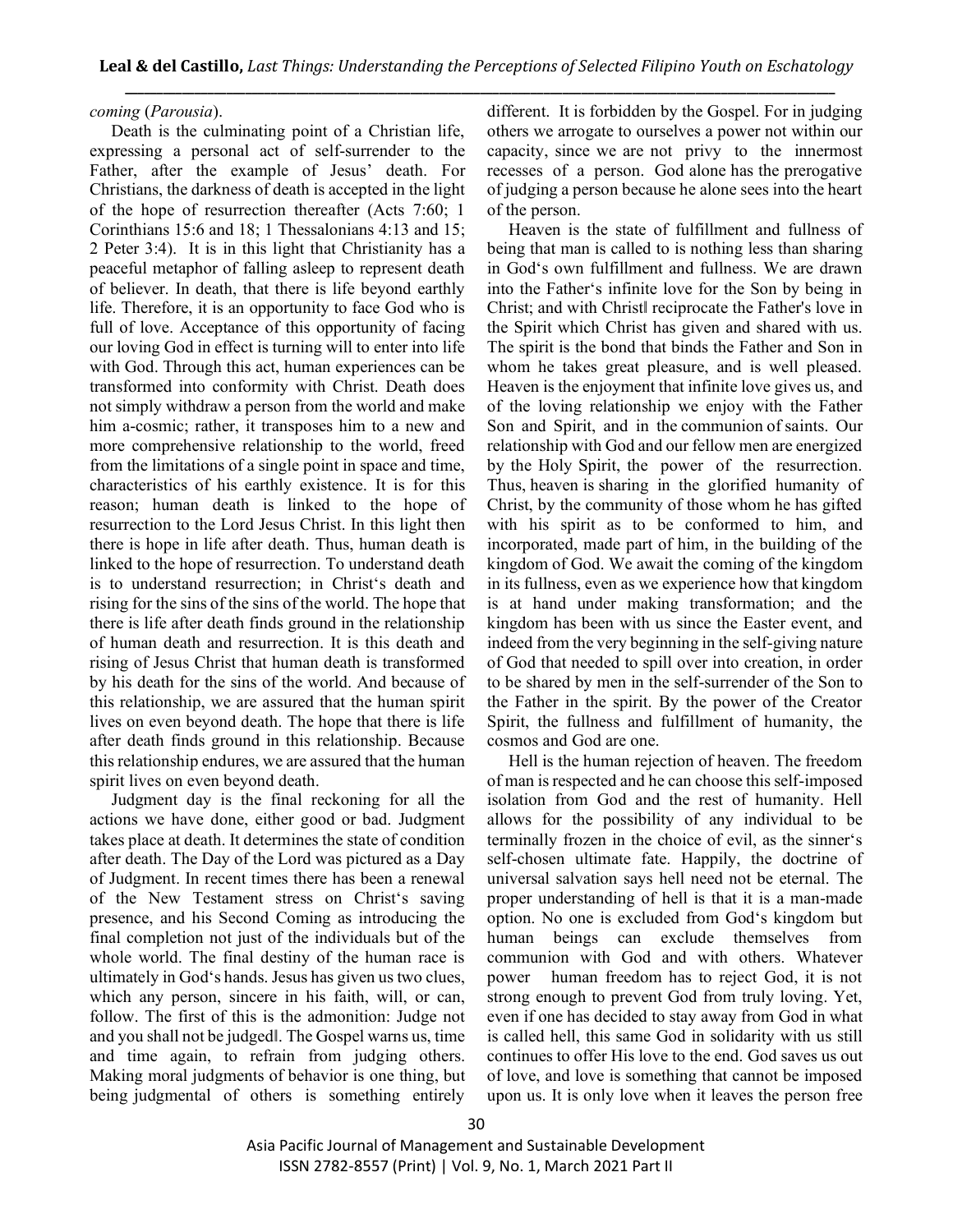to accept or reject. In the light of God's respecting human freedom, the human being is certainly capable of rejecting God forever. Since freedom is something that belongs to the very constitution of human beings, this must mean that we can make decisions that are definitive and absolute with consequences for eternity. The choice of definitive rejection – is a real possibility. It is a choice for ultimate aloneness, in which no fellow feeling or companionship is possible. It is, in the end, being stuck with one's self, in the living death of loveless isolation.

 In purgatory, all who die in God's grace and friendship, but still imperfectly purified, are indeed assured of their eternal salvation; but after death they undergo purification, so as to achieve the holiness that is necessary to enter the joy of heaven‖. The church gives the name purgatory to this final purification of the elect, which is entirely different from the punishment of the damned. The need for the dead to be transformed in Christ gives rise to the process of purification we call purgatory. Purification is necessary because many die with sin. The process of purification is accompanied by a corresponding growth in Christ. Purgatorial suffering has nothing to do with a supposed cruelty or capriciousness of God; it has to do with the sinner's perceived need to deal with the effects of his sin. Those who pass through purgatory do so because they want to. They recognize imperfections in themselves that need to be corrected so that their relationship with God can be set fully right, and therefore they willingly go through a crucible. Purgatory is the necessarily painful training in the way of love. We sin and so we need to deal with the effects of sin. A way to do this is illustrated in the practice recommended by St. Ignatius of Loyola, which follows a principle of acting against. When as a spiritual seeker, one discovers a distortion in one's self one ought to act against it. If I say, it is too much sensual pleasure, one ought to fast; if ambition, one ought purposely to take the lowest place; if envy, one should praise those who awaken the feeling of resentment in him or her. Sin needs correcting. The wounds that it leaves need healing and the negative tendency that it leaves need eradicating. We make this happen through acts of penance, self-denial, fraternal correction, fasting and prayer.

 Christ's Second Coming or *Parousia* teaches us that by God's design, life, humanity, history and the cosmos are inexorably moving into the culmination stage, the complete wholeness in the eternity of God to which all creation was destined for. This culmination stage of complete wholeness is the sharing in God's divine being and life intended by God from the very beginning. It is sharing in God's own selffulfillment; in the triumph of his self-giving purpose a process by which God becomes ―all in all‖. This entails a transformation of the present creation, achieved through the power of the resurrection, which has been dynamism actively present in the world since the Easter event and until the day of the Last Judgment, inducing transformation toward conformity with Christ and sharing in his glorified humanity. This is the fulfillment of God's Promise of salvation; of a new heaven and a new earth. That promise is validated at the Last Judgment. The overpowering impact of the Last Judgment is the return of all that was lost to sin and death, the restoration of communion with the divine glory in the arrival of the redeeming Parousia, his triumphant arrival or coming on the last day of the old creation. At the Last Judgment, the criteria for judging that will result in the division of humanity into two camps is the forthright ―you did it to me‖ or ―you did not do it to me‖, referring to what one did or did not do to the least of Christ's brethren, the poor. The values of the coming kingdom are justice, mercy, peace and love. Those who would belong to the coming kingdom must live by these values in imitation of Christ. It is incumbent on all to promote the values of the coming kingdom in the structures and institutions of society. It is imperative that all live by these values on behalf of future generations. The Kingdom of God is the future state of this world and all creation.

 To synthesize, *death* is introduced as the culminating point of the Christian life, expressing a personal act of self-surrender to the Father, after the example of Jesus' death. Thereafter, the second in the sequence would be *judgment* that speaks of God's verdict on history and individual lives about the realization of the plan of salvation. Followed by the after-death states or options of *heaven* (as being "in Christ"), *purgatory* (as a necessary process of purification) and *hell* (as man's rejection of God) came as ending of the logical order. By ending with Christ's second coming (*Parousia*), it would be easier to establish and understand God's plan for creation.

# **CONCLUSION**

In conclusion, it is said that the development of the self-made instrument has the following limitations: the internal Factor structure is unknown; it only covers discriminant validity and correlation of dimensions;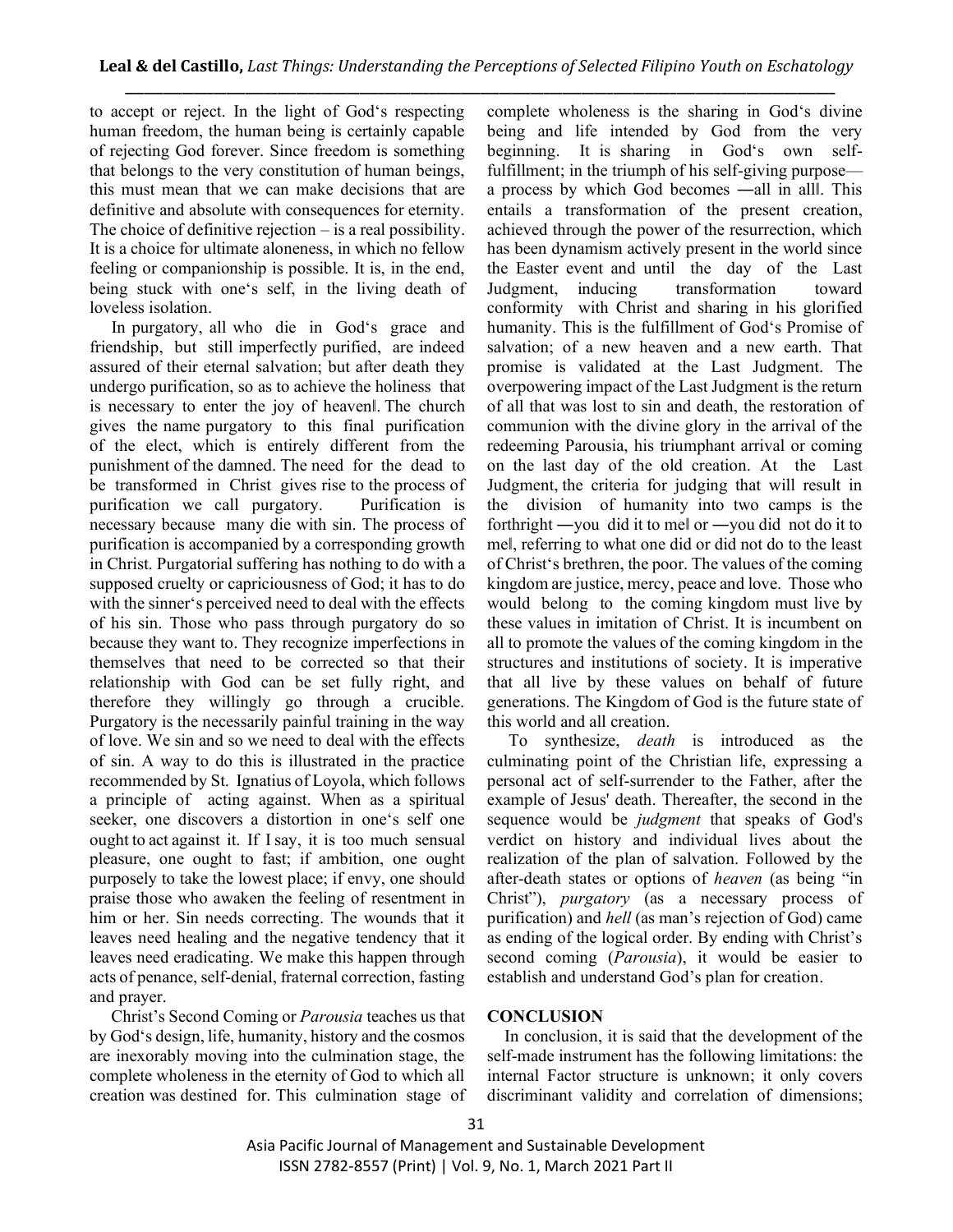and the construct for assessment is not defined as one concept but to several concepts: Death, Judgment, Heaven, Hell, Purgatory, and Christ's Second Coming. These make it hard to measure and the items are mostly cognitive. However, this study has contributed in Applied Theology because of the development of the Researcher-made Instrument on Eschatology (RIE) with 6 headings on corollary doctrines and the development of theological instruction for college students on the six corollary doctrines on Eschatology.

Generally, it can be concluded that in comparing the eschatological perceptions of the participants in terms of gender, no significant differences were noted in Hell and Parousia. As far as the intent of the research is concerned, namely, determining and demonstrating an approach to catechesis based on theologizing that is contemporary, contextualized, and life-giving remains faithful to the Catholic church's teachings, these conditions were faithfully carried out. Contextualization was achieved by using the themes that arose from the responses of the youth, whether agree, disagree, or uncertain, to a given set of statements which themselves were drawn from essays about how they understood a specific doctrine and how it affects or influences their behavior.

 Contemporariness was achieved by using very recent material from several researchers whose works propose new ways of seeing and interpreting and contain commentary or reference to the older and very early writers. The innovations the authors propose, even the more radical ones are faithful to the general spirit of the official Church's doctrine. However, the present output still needs to undergo the additional process of designing actual topic-specific modules as prototypes for classroom use or any form of group discussion.

 Because the participants have a vague eschatological understanding on judgment, hell, and purgatory, the researcher humbly advances the following recommendations that can direct and guide Catholic tertiary institutions through its Theology Department, the local church, priests, religious and professors of theology and religious education to the clearer delivery of the Church's teachings within the ambit of contemporary contextualization:

- 1. Workshops for the faculty to be conducted for an updated presentation of the "last things" and as a summary of Catholic doctrine and thereby replaces.
- 2. A formulation and creation of new reference

materials that capture and incorporate the reflections during the workshops must be the project of this workshop. What has transpired during the updating process will be useless unless it will be documented and translated into hard copies of teaching resources such as lesson guides and modules.

3. Educators should require a complementary project to be undertaken by their students through opensource collaboration. This could start from a feedback activity coming from the original participants, to be later opened to the rest of the student body. The content of the task will present first an outline that opens with Jesus Christ's second coming as expressed in the plan of salvation. Each of the other topics would then unfold as flowing from this core topic, proceeding with Judgment as God's verdict on history and lives; followed by death and the three topics afterdeath states, namely, heaven, purgatory, and hell. The entire process should be well-moderated by the faculty in order to ensure proper guidance. The impact of this process on the students and the faculty as well would be nothing less than to experience the relevance of one's faith/spirituality in attaining a clear grasp of personal salvation.

# **REFERENCES**

- [1] Polkinghorne, J. (2003). The God of Hope and the End of the World. United Kingdom: Yale University Press.
- [2] Galvin, J. (1994). *Faith and the Future: Studies in Christian Eschatology.* New York: Paulist Press.
- [3] Hayes, Z. (1990). *Visions of a Future: A Study of Christian Eschatology.* Wilmington, Delaware: Michael Glazier.
- [4] Phan, P. (1997). *Responses to 101 Questions on Death and Eternal Life.* New York: Paulist Press.
- [5] Balthasar, H.U. (1989). *Some Points of Eschatology: The Word Made Flesh*. San Francisco: Ignatius.
- [6] McBrien, R. (1994). *Catholicism.* Great Britain: Geoffrey Chapman Publishers.
- [7] Lake, F. (2011). Confirmed: World will End October 21, 2012. Retrieved on 13 October 2018 at https://weeklyworldnews.com/headlines/26946/end-ofworld-may-21-2011/
- [8] Baring, R. del Castillo, F. Guanzon, M. (2020). Climate change and service learning in light of Laudato Si: Reviewing Educator's Perception. *The International Journal of Climate Change: Impacts and Responses*, 12:1, DOI: https://doi.org/10.18848/1835- 7156/CGP/v12i01/1-12
- [9] Cobb, Jr., J.B. & Griffin, D.R. (1976). *Process Theology: An Introductory Exposition*. Philadelphia: